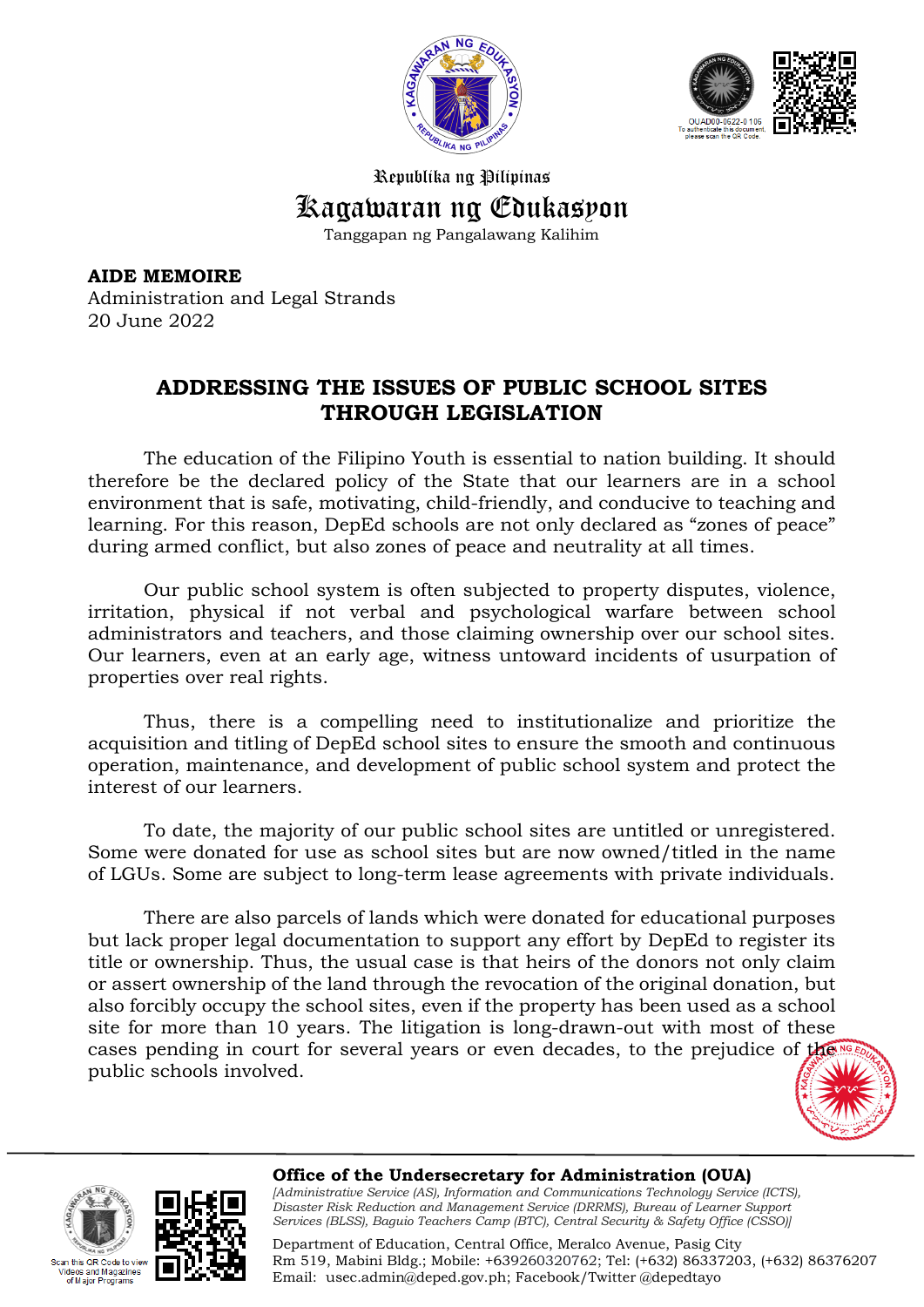As of May 2022, the DepEd Sites Titling Office (STO) database indicates the following:

- 5,516 school sites are titled under the name of DepEd.
- There are 16,117 public school sites which are not titled in the name of the Department, but the proof of occupancy is in favor of DepEd such as Deed of Sale, Deed of Donation, Tax Declaration, and Presidential Proclamation.
- Majority of these are covered by Deed of Donation or Tax Declaration. 7,779 sites covered by Deed of Donation and 7,672 sites are covered by Tax Declaration.
- Technically, **Eighty-Seven percent (87.63%) of the 44,599 (excluding BARMM) public school sites are not titled to DepEd**.

This clearly poses a problem as these school sites may be vulnerable to encroachment and adverse claims of ownership if DepEd's right over the properties remain unclear. The lack of titles or the problem of ownership by DepEd on existing school sites prevent not only the full implementation of the Department's school building program (SBP) but also discourage private individuals and corporations from donating classrooms and other needed school facilities.

Past DepEd efforts to obtain registration of title have proved futile, owing to warring relatives or heirs of those who have earlier donated their properties to the government. The lack of consistency in the policy of the LGUs also pose a problem, as the policy oftentimes changes whenever the leadership in the LGU changes.

One of the challenges faced by the Department in the titling of donated school sites is the incomplete documentary requirements being required by the Registry of Deeds such as the original copy of Deed of Donation or certified true copy of the deed, copy of the owner's duplicate of the title of the property donated and the issuance of BIR clearance which is issued after the payment of taxes.

Based on the DepEd Enhanced Basic Education Information System (EBEIS), data shows that the enrollment rate in junior high school has been increasing in the last five years. It is certain that the enrollment rate will continue to rise in the next few years, which will surely result in classroom shortage. There is thus a need for additional sites to meet the requirements for the construction of new school buildings and classrooms. In addition, there is also the need to protect existing public school sites from the threat of being displaced because of unclear title.

The funds allocated for Site Acquisition also need to be reviewed since the amount provided for this purpose remain sorely insufficient. The table below summarizes the allotment for Site Acquisition from the General Appropriations Act (GAA) from 2016 to 2022:

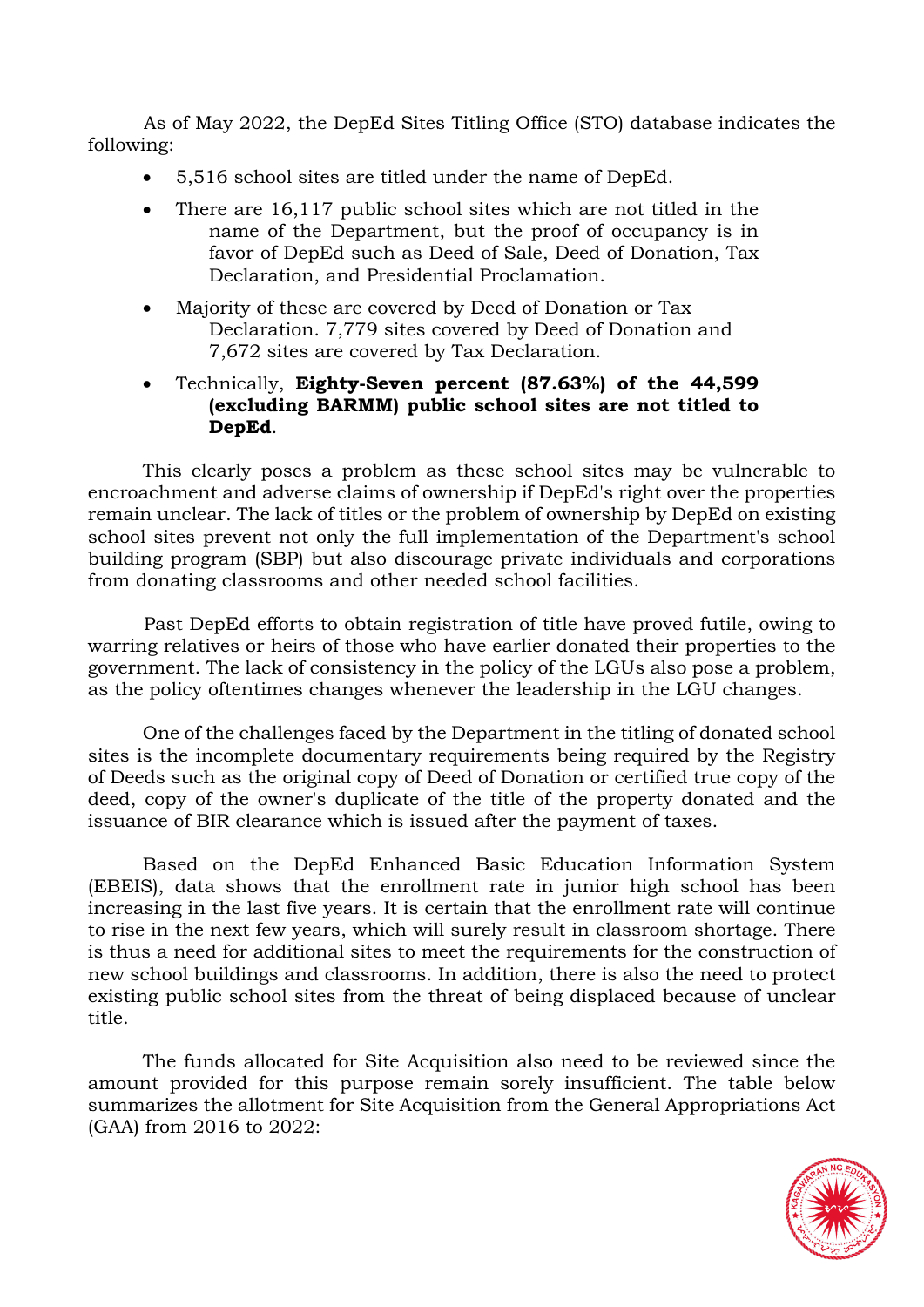| <b>DepEd Site Acquisition Fund</b> |                        |
|------------------------------------|------------------------|
| GAA                                | <b>Allotment (Php)</b> |
| 2016                               | 76,120,000             |
| 2017                               | 65,000,000             |
| 2018                               | 65,000,000             |
| 2019                               | 65,000,000             |
| 2020                               | 65,000,000             |
| 2021                               | 65,000,000             |
| 2022                               | 65,000,000             |

The fund allocation for Improvement and Acquisition of School Sites include the following provisions:

 shall be used for the acquisition of school sites with existing structures such as, but not limited to, school buildings and other facilities to address school congestion and safety issues, taking into consideration sites donated by LGUs and other stakeholders; and

 for the payment of the compensation for existing school sites pursuant to final and executory decisions of the courts.

Clearly, the amount of allocation for the improvement and acquisition of school sites from 2016 to 2022 is not enough. There is a need to increase these allocations to address the present needs of the Department.

With DepEd's mandate to ensure that all Filipinos have access to quality basic education, it is imperative to protect public school sites from being subjected to disposal, sale, lien or encumbrance, and against adverse suits and claims for payment from private entities/individuals or heirs or donors.

Accordingly, DepEd respectfully proposes a bill legislating the summary titling of unregistered real properties used as public school sites and offices of DepEd.

**The passage of this bill will pave the way for the summary titling of all lands that are being used as public school sites throughout the country.** This bill aims to provide all lands being utilized by the Department of Education (DepEd) with titles under the "Republic of the Philippines represented by the Department of Education" to enable it to have legal ownership over these school sites.

The summary titling will cover all sites of public schools under the DepEd which have been utilized as such for at least five (5) years preceding the effectivity of this proposed measure, which are composed of the following:

- a) Lands of the public domain;
- b) Those that are owned, whether registered or not, by persons or entities other than the DepEd.

This bill also seeks to address the need to acquire qualified School Sites on Privately-Owned Lots, Lots Owned by Local Government Units or other national government agencies, or any government agency, through donation, negotiated sale, expropriation or any other mode of acquisition as provided for by law.

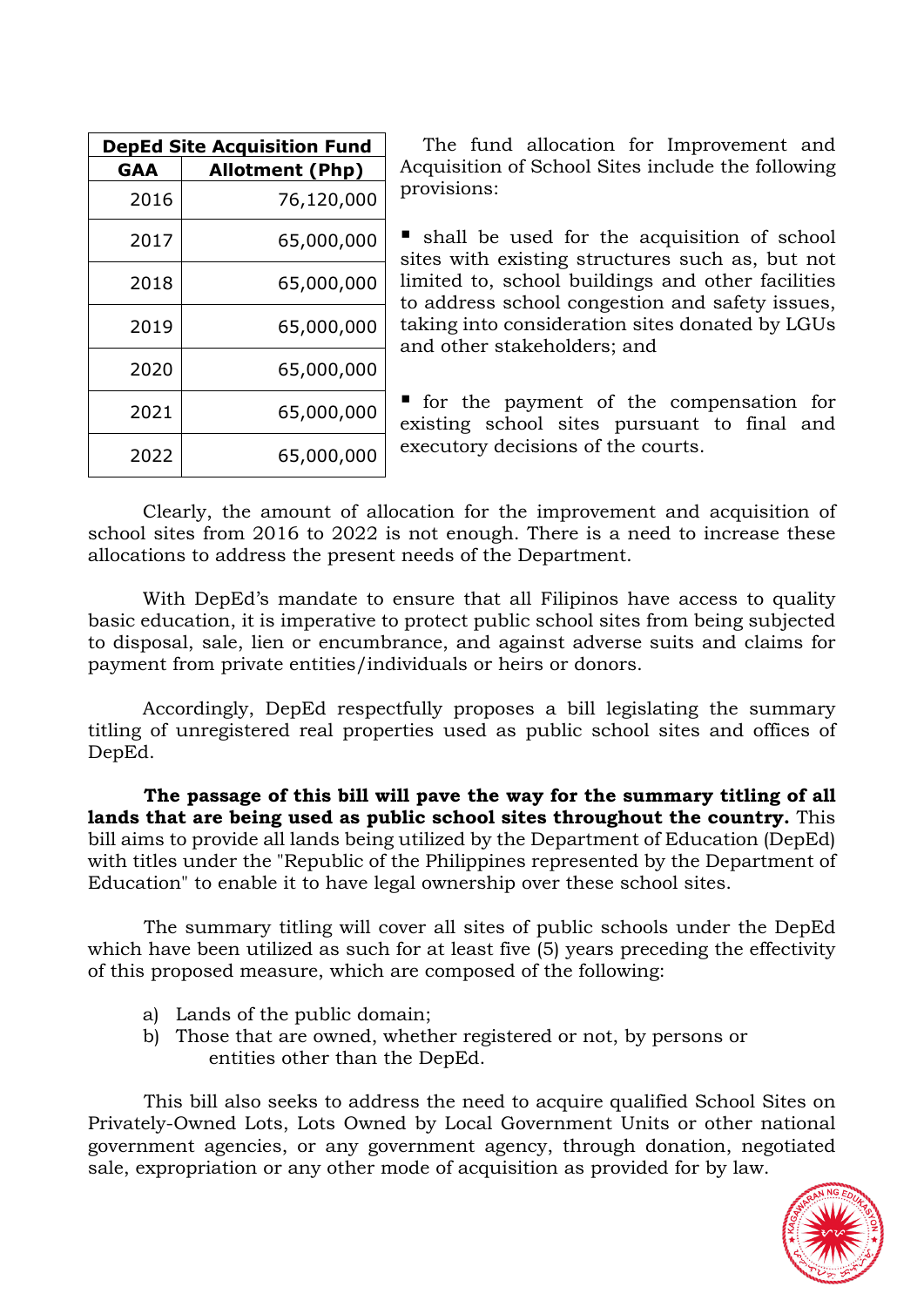**The salient feature of this bill is the proposal to declare the Department of Education as the prima facie owner of all unregistered qualified school sites**, thus, simplifying the process of land titling and registration in favor of DepEd.

This bill also seeks to quiet the title or remove the clouds hovering over our many school sites by the passage of this bill establishing summary registration of titles over the DepEd school sites.

Further, the bill will strengthen DepEd's capacity and authority to manage lands registered under its name, whether by Spanish title, American title or Torrens Certificate of Title, such as but not limited to "Ministry of Education", as well as those declared for taxation purposes under its name. Thus, the creation of a DepEd real estate office is proposed.

If enacted into law, the school authorities will finally have direct control and supervision over the land occupied by the public schools. The comprehensive development and improvement of the public school system will finally be realized.

Attached is the proposed bill as an immediate legislative measure.

For the consideration of the Vice President and Secretary of Education, the President and Congress.

A Presidential Certification of this bill as priority and urgent is most desired and prayed for.

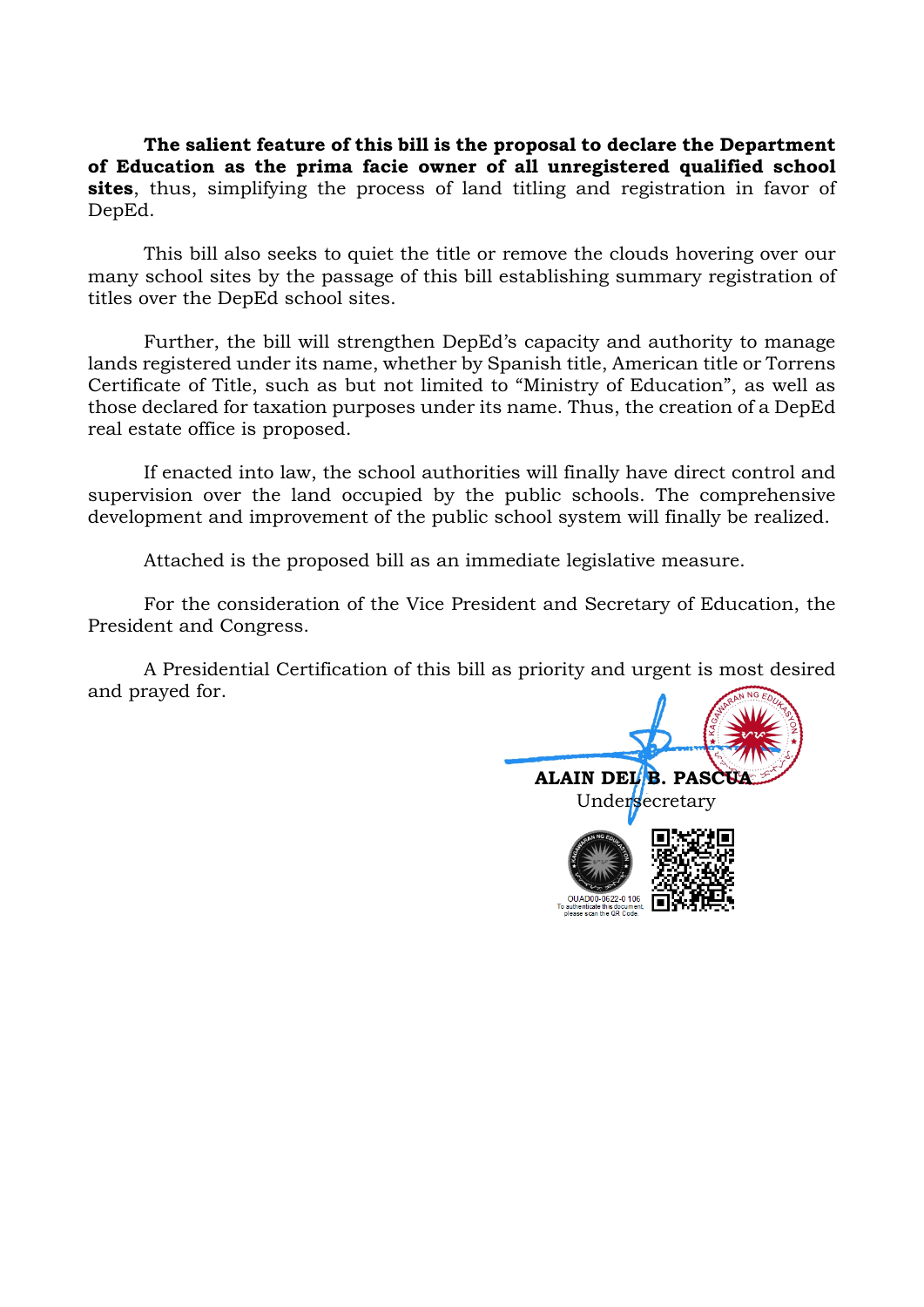## **SENATE/HOUSE BILL (SB/HB) No. \_\_\_\_\_**

 $By \_\_$ 

## **AN ACT STRENGTHENING AND PROTECTING THE LAND OWNERSHIP OF DEPED SCHOOL SITES, MANDATING THE SUMMARY TITLING OF REGISTERED AND UNREGISTERED REAL PROPERTIES USED AS PUBLIC SCHOOL SITES, AND FOR OTHER PURPOSES\***

Be it enacted by the Senate/House of Representatives of the Philippines in Congress assembled:

**SECTION 1. Purpose of this Act.** - It is hereby declared the policy of the State to register all lands being utilized as public school sites ("school sites") by the Department of Education (DepEd) as owned by the Republic of the Philippines, and provide each school site with titles under the name "Republic of the Philippines represented by the Department of Education". Towards this end, the State shall ensure the prompt payment of just compensation for the acquisition of real property utilized as public school sites and not owned by DepEd, in accordance with Article III, Section 9 of the Constitution which provides that private property shall not be taken for public use without just compensation.

**SECTION 2. Coverage:** This Act shall cover all lands registered in the name of DepEd or its predecessor-in-interest, such as but not limited to "Ministry of Education," "Department of Education, Culture and Sports," unregistered and current public school sites under the administration or use of the DepEd, including parcels of land not occupied by DepEd but which have been utilized as such for at least five (5) years immediately preceding the effectivity of this Act.

For purposes of this act, a public school site is a "qualified school site" if it is occupied by DepEd as a public school site or a school site that caters to the needs and requirements of DepEd which are necessary or vital to the performance of its mandate or functions under the Revised Administrative Code of 1987, including but not limited to areas where there are DepEd Division Offices, DepEd offices, DepEd training facilities, teacher's camp, hotels, inns, hostels, or commercial spaces where the income derived therefrom are used for the school's benefit, or the like.

If the parcel of land is not occupied by DepEd at the time of the filing of the case for summary titling but had been occupied as a public school site for at least five (5) years preceding the effectivity of this Act, it shall be deemed a "qualified school site", whether or not the parcel of land is characterized as any of the following:

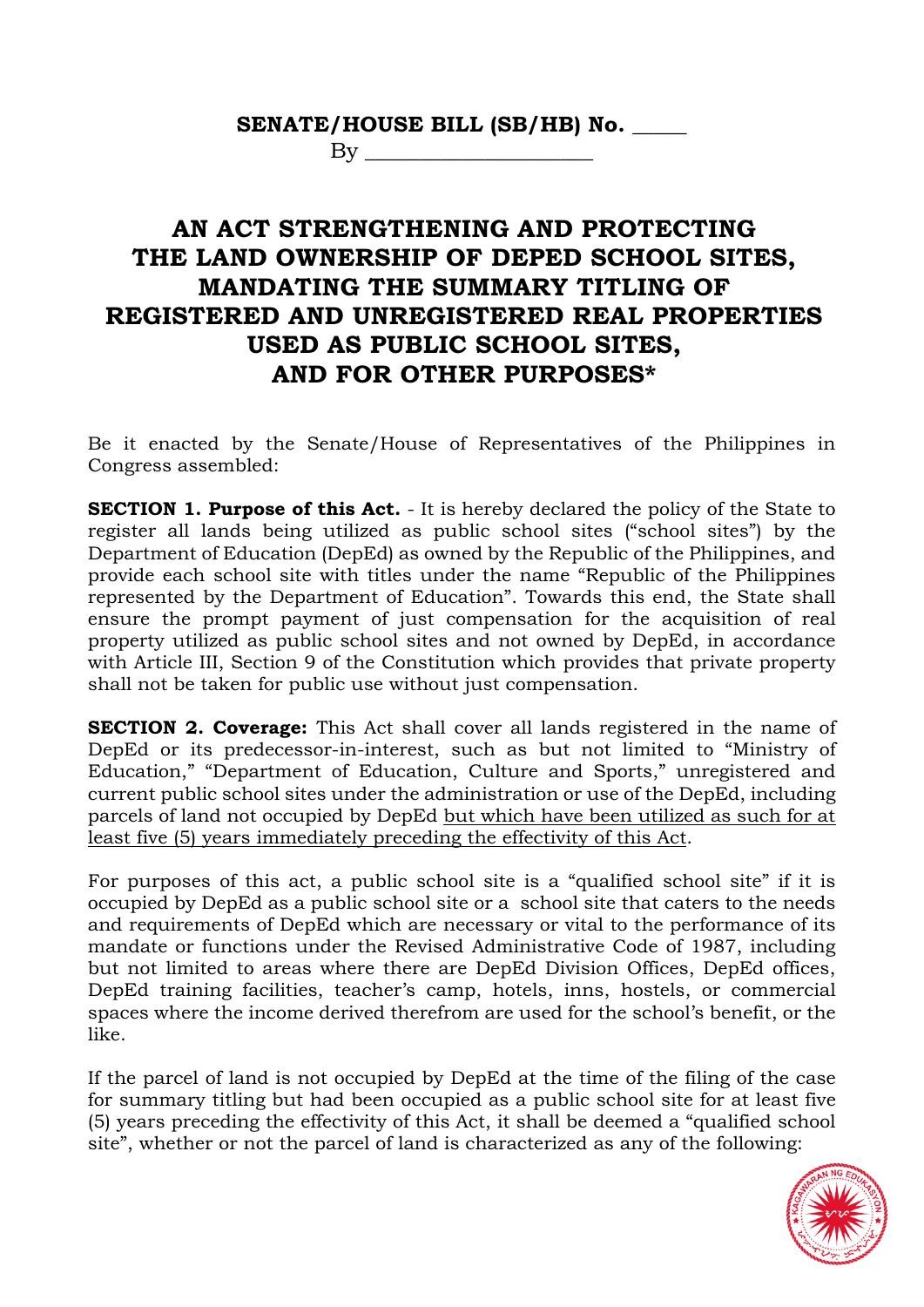a) It is a property of the public domain;

b) It is owned by a person or entities other than the DepEd, whether the ownership thereof is registered or not.

**SECTION 3.** *Prima Facie* **Ownership by DepEd of Unregistered Land**. - The DepEd shall be the prima facie owner of all unregistered qualified school sites*.* The DepEd shall acquire ownership of the unregistered school sites either through the following:

- a) Filing of application for confirmation of title in the Regional Trial Court where the land is located;
- b) Filing of application for the issuance of special patent;
- c) Filing of an application of the issuance of Presidential Proclamation for school sites situated in forest or timber land.

**SECTION 4. Summary Titling of Qualified School Sites on Unregistered Lots and Speedy Hearing.** - When the qualified school site had been surveyed and plotted, the DepEd Secretary or his or her duly authorized representative, through the Office of the Solicitor General, shall institute original registration proceedings by filing the necessary petition in the Regional Trial Court of the place where the land is situated against any claimants, possessors, or occupants of such lands or any part thereof, stating in substance that public interest requires that the title to such lands be settled and adjudicated and praying that such titles be so settled and adjudicated in favor of the Republic of the Philippines through the Department of Education.

The petition shall contain a description of the land and shall be accompanied by an approved plan thereof, and may contain such other data as may serve to furnish full notice to the occupants of the lands and to all persons who may claim any right or interest therein.

The DepEd need only to establish the following:

- a) that the school site is not covered by a valid Torrens Certificate of Title,
- b) that it has been used as a school site for at least five (5) years, or it has been used in furtherance of the functions or mandate of DepEd for at least five (5) years,
- c) the land had been surveyed or plotted, its complete description, metes and bounds had been identified by a duly licensed surveyor or government surveyor and the approved survey is submitted to the Court.

All actions for the original registration of qualified school sites under this Act shall be summary in nature. The action for registration in this Section shall comply with

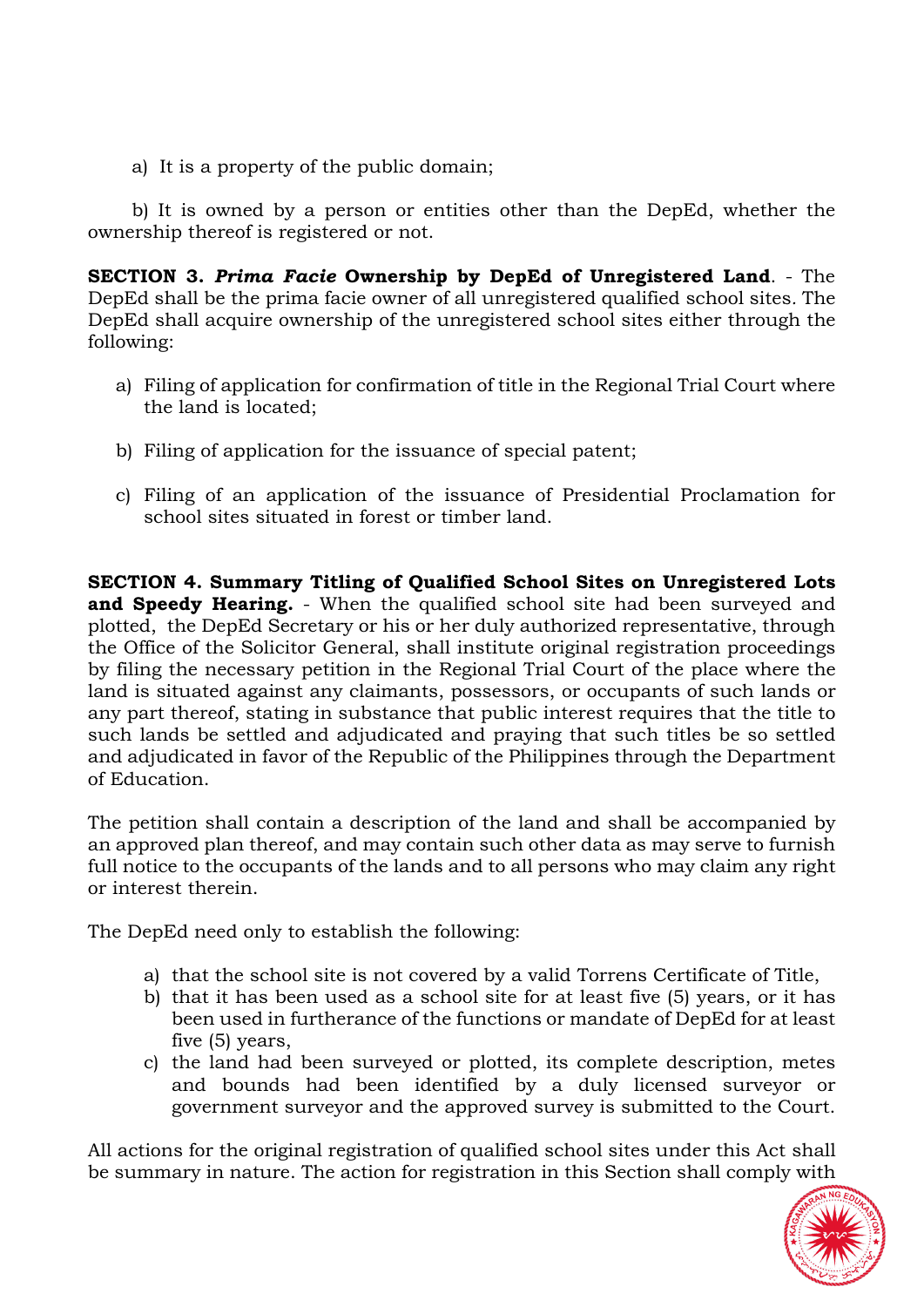the notice requirements provided for in Section 23, Presidential Decree (P.D.) No. 1529.

Consistent with Section 27 of P.D. 1529, the Court, if it deems necessary, may refer the case or any part thereof to a Commissioner who shall hear the parties and their evidence, and the Commissioner shall submit his report thereon to the Court within fifteen days after the termination of such hearing. Hearing before a referee may be held at any convenient place within the province or city as may be fixed by him and after reasonable notice thereof shall have been served the parties concerned. The court may render judgment in accordance with the report as though the facts have been found by the judge himself: Provided, however, that the court may in its discretion accept the report, or set it aside in whole or in part, or order the case to be recommitted for further proceedings.

The Regional Trial Court shall see to it that all registration-proceedings under this Act are disposed of within one year from the date of filing.

**SECTION 5. Immediate Transfer of Qualified School Sites Owned by the National Government and Local Government Units.** - All qualified school sites established or occupied by DepEd on property registered under the name of the Republic of the Philippines or owned by any of its agencies or instrumentalities, as well as those owned by the local government units shall be immediately transferred to and titled in favor of DepEd. Such transfer shall include the buildings or other immovable real properties thereto, without prejudice to the arrangements for compensation, if any for government owned corporations, which shall be mutually agreed upon between the DepEd and the agencies concerned and recommended to the President for final approval.

**SECTION 6. Modes of Acquiring Qualified School Sites not Occupied but Privately-Owned Lots, Lots Owned by National Government and Lots Owned by Local Government Units.** For purposes of expanding existing school sites, the DepEd may commence acquisition of the following:

- a) privately-owned lots not occupied by DepEd
- b) lots owned by the National Government or any of its instrumentalities,
- c) lots owned by Local Government Units

through donation, negotiated sale, expropriation or any other modes of acquisition as provided by law.

The DepEd shall have the right of first refusal over parcel of lands surrounding the school sites. It is understood that whenever the owners of lands surrounding a school site will sell or alienate their rights over their lots in any manner, the same shall first be offered to the DepEd for determination of the necessity of acquiring the same for expansion or development purposes or not.

However, the failure to exercise the right of first refusal over the sale or alienation of any right to any property surrounding a school site shall not mean waiver to expropriate the same whenever necessary.

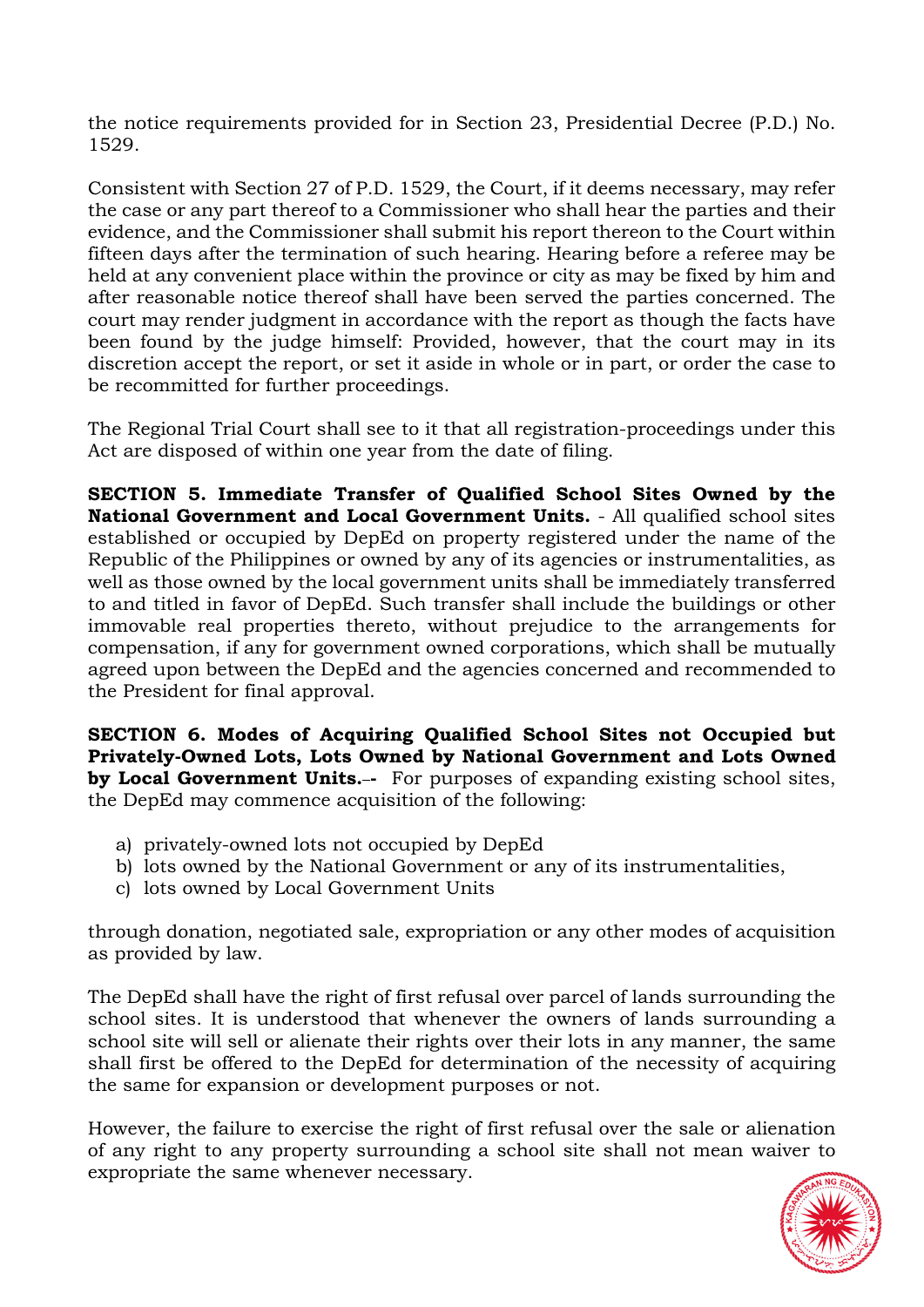**SECTION 7. Unaccepted and Undocumented Donations. -** All donated school sites where proof of acceptance is wanting, as well as undocumented donations of property used as school sites, if the donor was alive during the occupation for use as school site, said donations shall be deemed perfected by implied acceptance of the government from the time the property was actually utilized as a public school site, or from the time that any acts of ownership thereon had been carried out, such as but not limited to planting, fencing, occupation, possession, use, or the like. In donation *mortis causa*, the acceptance is deemed made at the time of occupation thereof, which is anytime subsequent to the death of the donor.

**SECTION 8. Guidelines for Negotiated Sale**.- Should the DepEd and the owner of a titled private property agree on a negotiated sale for the acquisition of a privately-owned property to be established as a future school site, the standards prescribed in the pertinent provisions of Republic Act (R.A.) No.10752 or "The Right of Way Act," and other related laws, rules and regulations, insofar as they are applicable, shall be used to determine the fair market value of the property, subject to the review and approval by the DepEd Secretary or his or her authorized representative.

**SECTION 9. Summary Expropriation of Qualified School Sites. -** Qualified School Sites on Privately-Owned Lots or Lots Owned by Local Government Units may be acquired by the DepEd through expropriation subject to the guidelines provided under Section 6 of R.A. No. 10752. Whenever the right of DepEd to expropriate qualified school sites is invoked, the filing of the expropriation case shall be deemed prima facie evidence of public use and necessity. There is hereby created a disputable presumption upon filing of the expropriation case that the taking thereof is for public use or for public purpose. Unless said presumption is overturned by a showing that the school site is not qualified under Section 2 hereof, the expropriation proceedings shall be limited to the determination of just compensation.

**SECTION 10**. **Order of Registration Immediately Executory-** All judgements ordering the registration of a qualified school sites shall be immediately executory. The Register of Deeds, upon receipt of such order, shall forthwith register and issue the title and the corresponding certificate of title in favor of DepEd.

**SECTION 11**. **School Sites Privately-Owned under Contract of Usufruct**. - In order to protect the rights and interest of DepEd in its use and enjoyment of a school site that are privately-owned under a Contract of Usufruct, the same shall be registered with the Registry of Deeds concerned and annotated in the Certificate of Title of such real property. All reasonable efforts should be exerted for the subsequent acquisition of these properties in favor of DepEd.

Provided, that when a school site under usufruct becomes a qualified school site and the registered owner does not want the same to be donated, the same may be acquired by expropriation as provided herein.

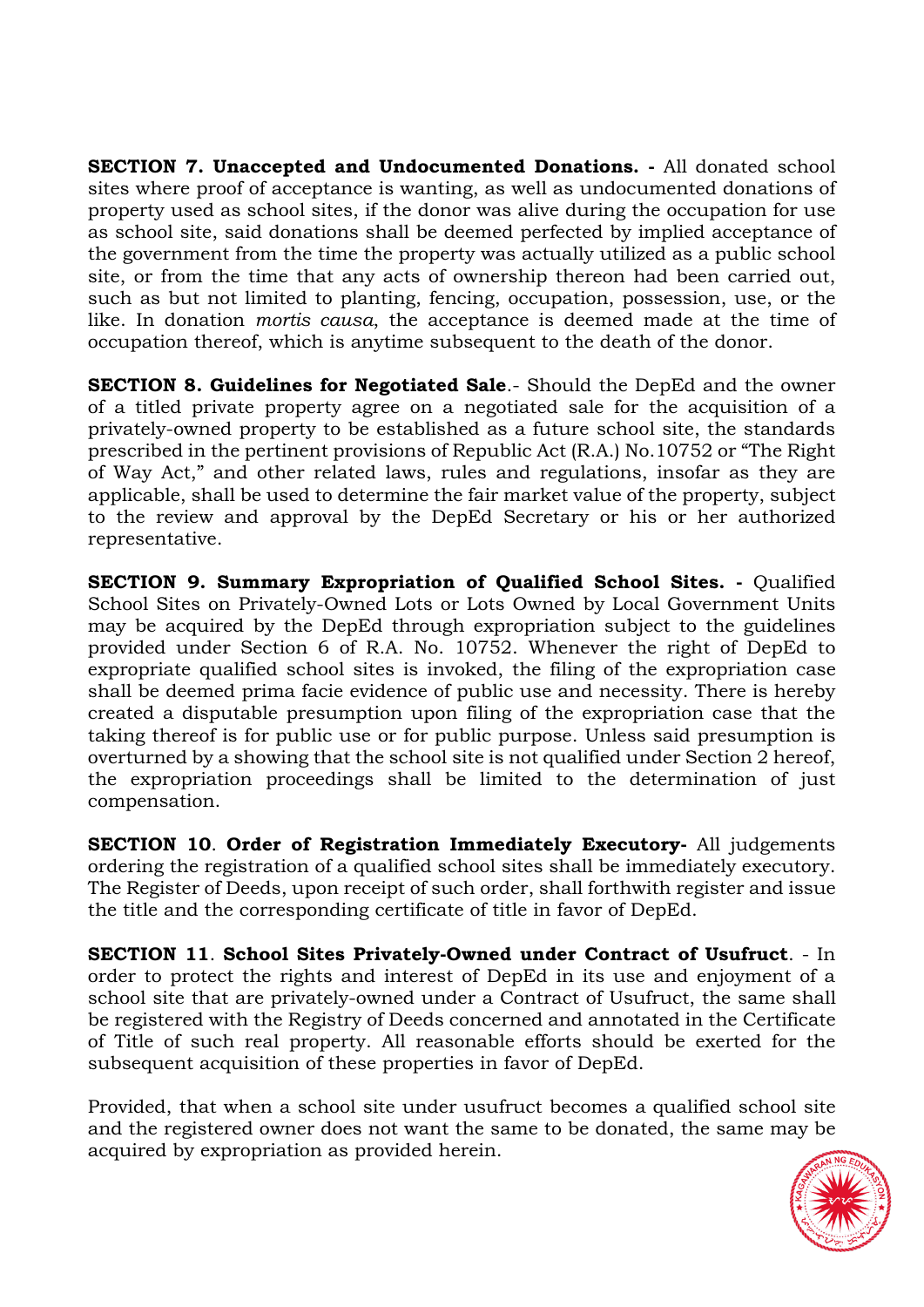**SECTION 12**. **Titling and Registration of School Sites based on Tax Declarations registered to DepEd -** Real properties with Tax Declaration registered in the name of the DepEd which are being used as school sites shall be processed through the Department of Environment and Natural Resources (DENR) for titling through the issuance of Special Patents and Presidential Proclamations

The DENR shall facilitate the immediate issuance of special patents to school sites through a Memorandum of Agreement with the DepEd which must be consummated not more than 180 days after the effectivity of this Act.

**SECTION 13**. **Expeditious Registration of Land Titles for School Sites -** The Registry of Deeds (RoD), Bureau of Internal Revenue (BIR), Department of Agrarian Reform (DAR), DENR, and Local Government Units (LGUs) concerned shall forthwith process the registration and titling of the properties as provided herein in favor of DepEd in the most efficient and expeditious manner, the consummation of which must be made not more than 180 days after the effectivity of this Act.

**SECTION 14**. **Exemption from Payment of Fees and Taxes for the Registration of Land titles for School Sites -** The DepEd shall be exempt from payment of all related costs, fees, charges or all taxes to the National Government Agencies, including the Bureau of Internal Revenue (BIR), Land Registration Authority (LRA), Registry of Deeds (RD), DENR and Local Government Units, and other government agencies involved in the registration and titling of school sites as provided herein. Provided, further, that the DepEd shall enjoy all the rights, exemptions and privileges, as may be authorized by the law, in all its official transaction with National Government Agencies and Local Government Units involving titling and registration of its current school sites.

Donations of land or other properties, real or personal for the benefit of the DepEd shall be exempt from donor's tax.

**SECTION 15. School Sites within Forest Land -** The DepEd shall cause the application for the reclassification of land occupied by school sites, which are classified as forest or timber, into alienable or disposable to the Office of the President through the Department of Environment and Natural Resources (DENR).

Upon reclassification of school sites from forest land to alienable and disposable, the Office of the President shall issue Presidential Proclamation over such lands.

**SECTION 16. School Sites within Ancestral Domain –** The National Commission on Indigenous Peoples shall assist the DepEd in securing Free, Prior and Informed Consent (FPIC) from leaders or representatives of Indigenous Cultural Communities (ICCs) for school sites within ancestral domain for the eventual grant of usufruct by ICCs to DepEd for the use of their lands. The requirement for FPIC, however, is deemed waived if the ICCs have passed a resolution asking DepEd to establish and construct a new school or repair and rehabilitate an existing one.

**SECTION 17**. **Ecological and Environmental Concerns**- In cases involving the acquisition of private real property used as public school sites, the DepEd shall

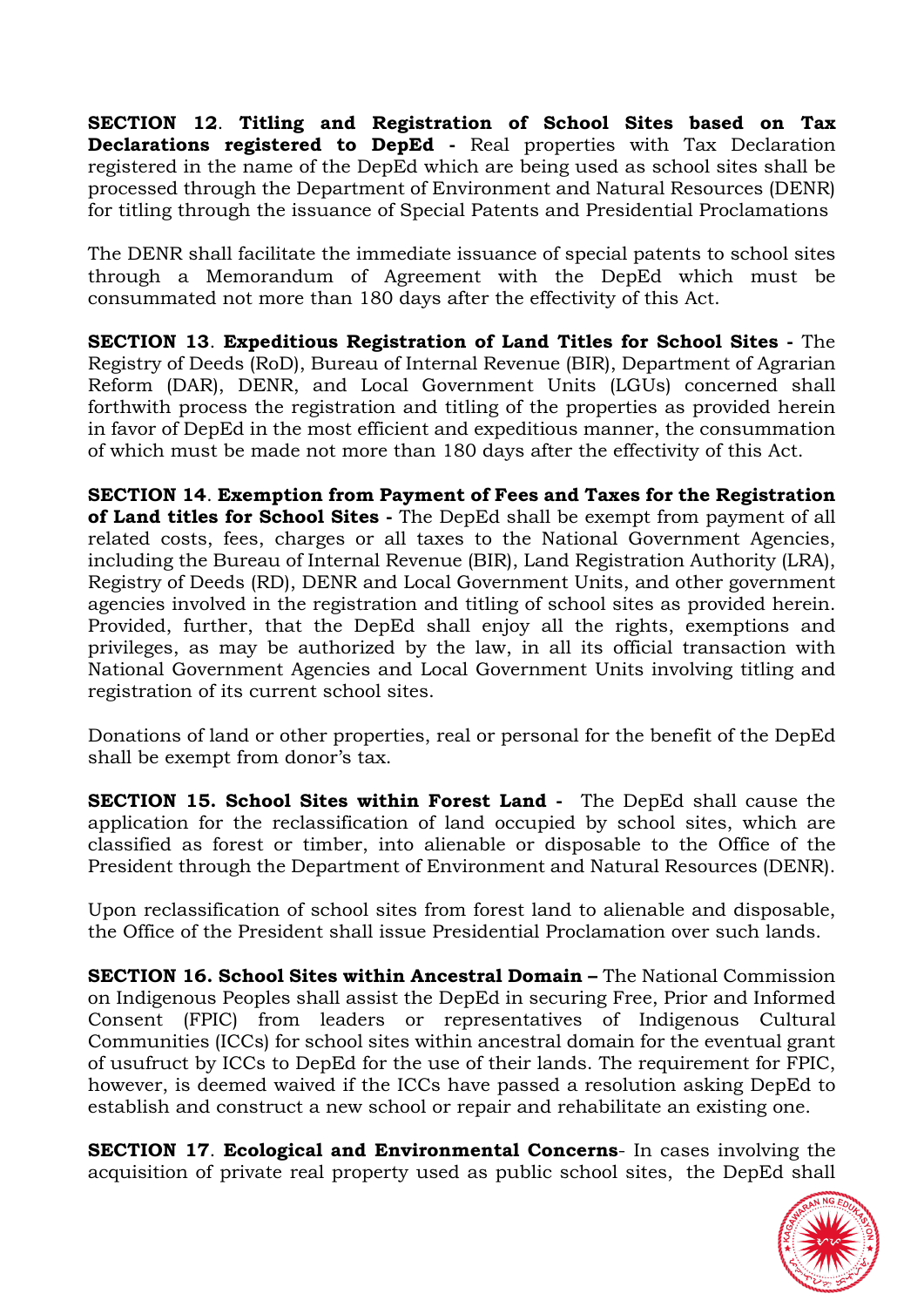take into account and consider environmental laws, land use ordinances and the pertinent provisions of R.A. No. 7160, as amended, otherwise known as the Local Government Code of 1991.

**SECTION 18. Creation of DepEd Real Estate Management and Planning Office (DREAMPO).** There is hereby created a DepEd Real Estate Management and Planning Office that will be in charge with the preservation, administration, management, planning, monitoring, documentation, supervision or control over the real properties of DepEd. Whenever the disposition or transfer of ownership of any DepEd property is necessary in the exigencies of the service, as may be recommended by the DREAMPO or the DepEd Secretary for the benefit of another government entity, such disposition shall be subject to the approval of the President of the Philippines.

**SECTION 19**. **Titles of real properties registered under the name of DepEd-**Existing titles of real properties registered under the name of the DepEd, or its predecessors-in-interest, such as but not limited to Ministry of Education, Department of Education, Culture and Sports, or in the name of any person or private individual where the title is in the possession of the DepEd, whether the title is Spanish, American or Torrens Certificate of Title, shall be cancelled upon application of the DepEd for cancellation thereof at the Register of Deeds, free from all transfer taxes, charges and fees, and a new title will be issued to reflect the name "Republic of the Philippines, represented by the Department of Education". The possession by DepEd of the original duplicate owner's copy of the title of a person or private individual over a property occupied as a school site shall be deemed prima facie evidence of a valid and accepted donation.

Certificate of Land Ownership or CLOA covering DepEd school sites shall be cancelled and recalled by the Department of Agrarian Reform upon application thereof by the DepEd stating that the area subject matter in the CLOA is an existing DepEd school site.

Lands donated to the government or DepEd and occupied as a school site within a parcel of land registered in the name of a person or private individual shall be issued a separate title in the name of the "Republic of the Philippines, represented by the Department of Education". For this purpose, the DepEd shall cause the segregation thereof after complying with the procedure of segregation or partition mandated by the Office of the Register of Deeds.

The transaction for segregation shall be free from registration expenses, such as but not limited to filing fees, docket fees or the like. It is understood that the Donor under this paragraph shall be exempt from donor's tax, or estate tax, documentary stamp tax, as the case maybe. Appropriate tax credit shall be given to the donor, commensurate to the value of the property at the time of donation, as may hereinafter be determined by the Bureau of Internal Revenue.

## **SECTION 20**. **Definition of Abandonment of School Purpose or School Use.**

Where the Deed of Donation states that the ownership of the property shall revert back to the donor if the school ceases to exist for three (3) years, such condition

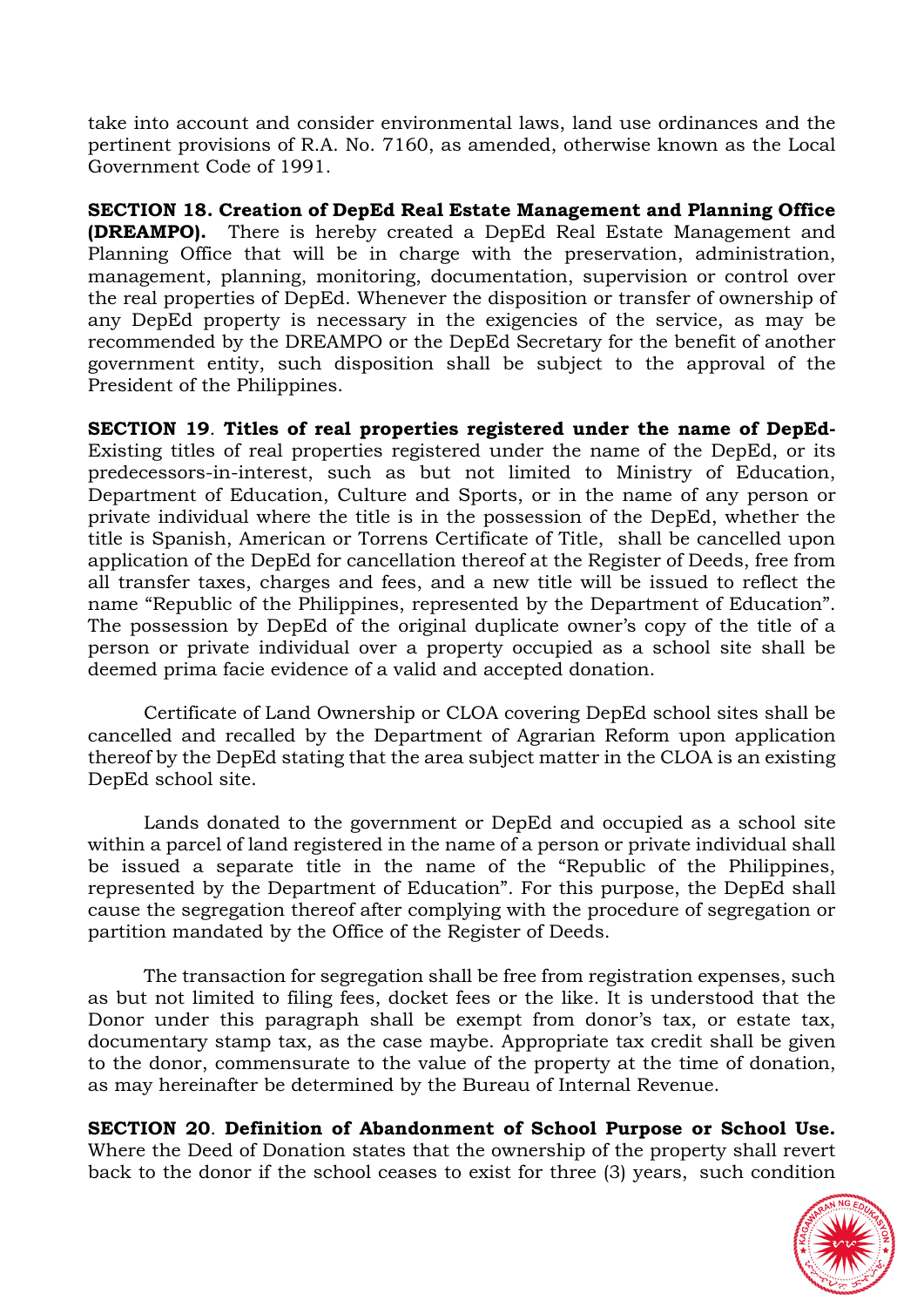shall be valid. However, if the school where the donation was made continues to exist elsewhere, such as when the school transfer to another location by reason of necessity for use of bigger space or location to cater to the growing population of the learners, or by reason of any natural hazard existing in the said donated land or nearby areas to ensure the safety of the learners, teachers and administrative staff, or the school has been integrated to another government entity for educational purposes, it is hereby declared that the operation of such school in another place other than the donated area, shall not, in any way mean abandonment of the school purpose or cessation of the operations of the said school.

**SECTION 21**. **Appropriations** - Funds necessary for the implementation of this Act shall be included in the annual appropriations for the DepEd under the annual General Appropriations Act.

**SECTION 22**. **Rules and Regulations**- The Department of Justice (DOJ), DepEd, DENR, Department of Finance (DoF), Department of Interior and Local Government (DILG), and NCIP shall jointly promulgate the implementing rules and regulations within sixty (60) days from the effectivity of this Act.

**SECTION 23. Separability Clause**. - If any part or provision of this Act is held unconstitutional or invalid, the other parts or provisions hereof which are not affected thereby, shall continue to be in full force and effect.

**SECTION 24. Repealing Clause**. All laws, decrees, rules and regulations or other issuances or parts thereof inconsistent with the provision of this Act are hereby repealed, amended or modified accordingly.

**SECTION 25**. **Effectivity**. This Act shall take effect fifteen (15) days following its publication in the official gazette or at least two (2) newspaper of General circulation